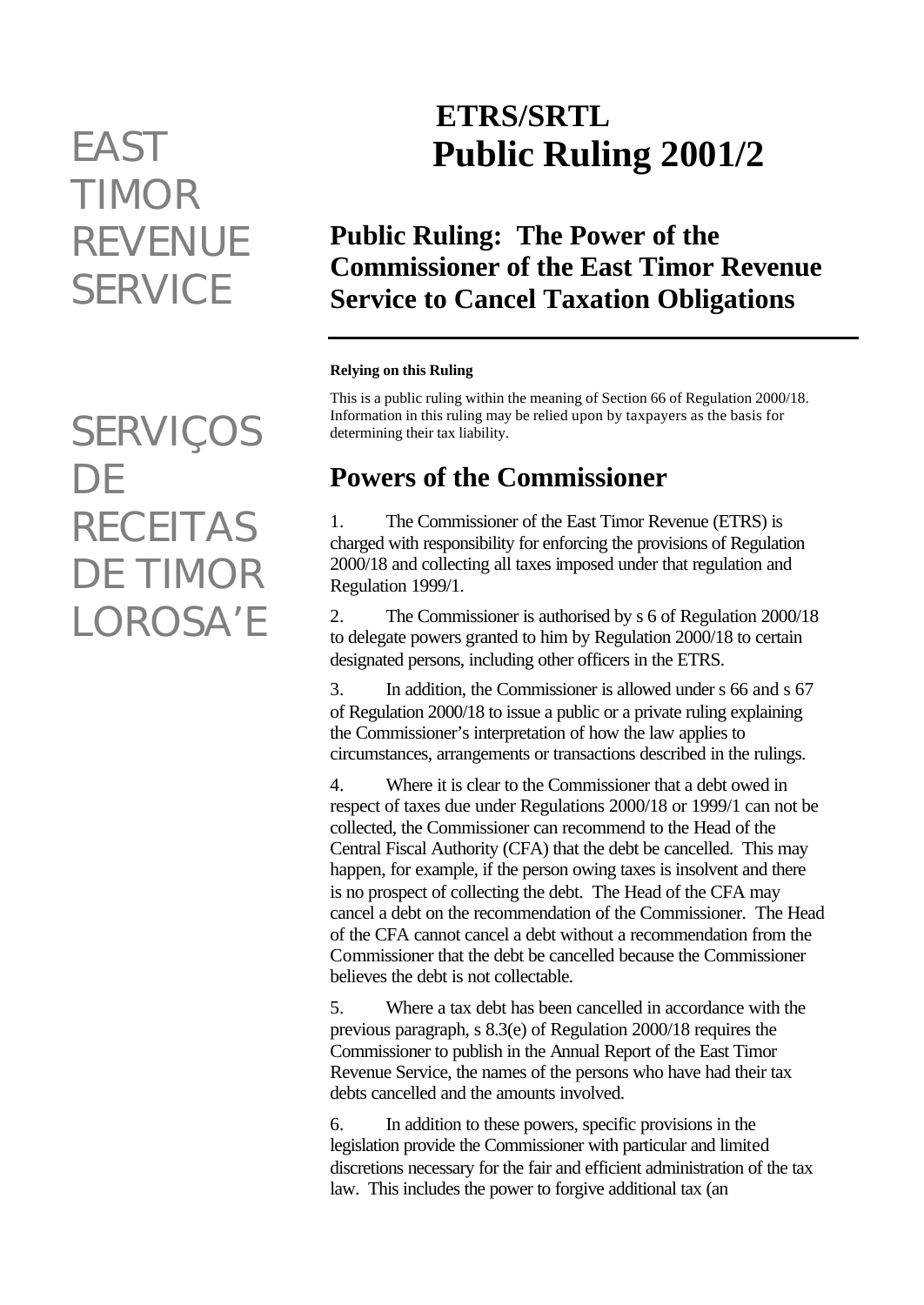Page 2 of 3

administrative penalty) otherwise due as a result of improper return or tax delivery where the person who would be liable for additional tax shows good reason for their failure to comply with a section of the Regulation to which the additional tax liability relates.

#### **What the Commissioner can not do**

7. The Commissioner is charged with responsibility for applying the law. The Commissioner has no general discretionary powers. His discretionary powers are limited to the particular limited discretions provided to him with respect to specific administrative matters such as extensions for time of lodging documents.

8. As noted earlier, the Commissioner may recommend to the Head of the CFA that a debt owed in respect of taxes due under Regulations 2000/18 and 1999/1 be cancelled where it is clear to the Commissioner that the debt can not be collected. The Commissioner has no authority to ever cancel a tax debt on his own initiative. He may only make a recommendation to the Head of the CFA that a debt be cancelled. Where a tax debt has been cancelled by the Head of the CFA and the Commissioner later believes it *is* possible to collect the debt, the Commissioner may reinstate the debt.

9. Under no circumstances is the Commissioner allowed to override a taxpayer's responsibility to pay or withhold tax as required by the law. Thus, the Commissioner has no powers to give a particular taxpayer or a group of taxpayers relief or abeyance from payment or withholding responsibilities stipulated in the law. Taxpayers seeking changes to the law in response to their particular circumstances should approach the government for a change to the law.

10. Since the Commissioner has no power to provide relief from a tax liability or obligation set out in the law, there is no legal basis for advice by an ETRS officer that a taxpayer's liability is cancelled or held in abeyance for a period. Accordingly, if a person were improperly provided with such advice, the person's liabilities and obligations would remain unchanged, as would their potential liability to interest, additional tax and penalties if the liability or obligation were not satisfied as required by the law.

### **Date of Effect**

11. This Public Ruling has effect from 6 March 2001.